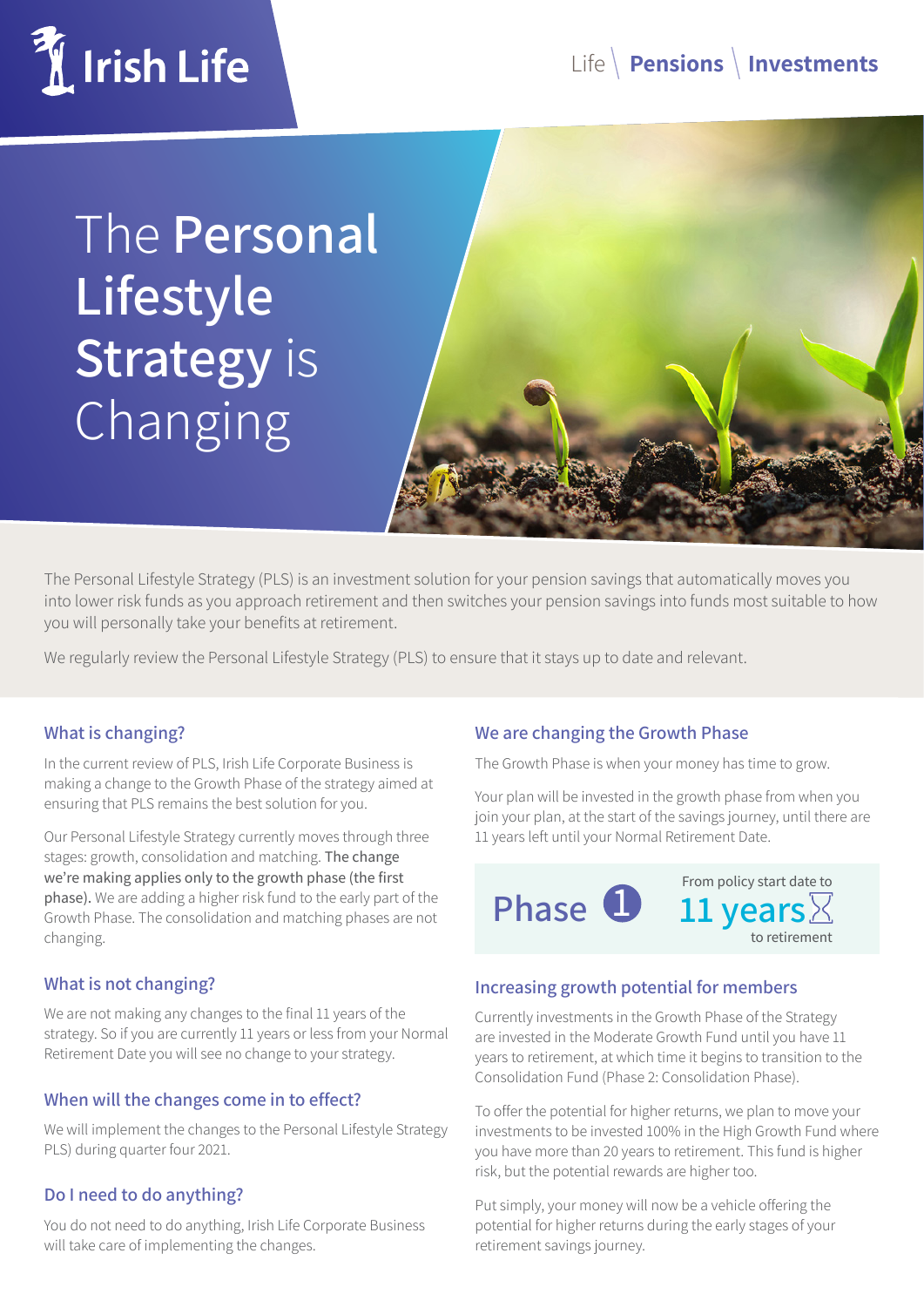

## **Why are we making this change?**

|                                                                                                                                                                                                                                                                                     | ш                                                                                                                                                                                                                                                                                                                                                                                                                                                                                                                                                                                                                                                                                                                                                                                                                                | ш<br>$U_{\mathcal{D}}$   | <b>Annuity</b><br><b>Objective Fund</b>                                                                                   |  |
|-------------------------------------------------------------------------------------------------------------------------------------------------------------------------------------------------------------------------------------------------------------------------------------|----------------------------------------------------------------------------------------------------------------------------------------------------------------------------------------------------------------------------------------------------------------------------------------------------------------------------------------------------------------------------------------------------------------------------------------------------------------------------------------------------------------------------------------------------------------------------------------------------------------------------------------------------------------------------------------------------------------------------------------------------------------------------------------------------------------------------------|--------------------------|---------------------------------------------------------------------------------------------------------------------------|--|
|                                                                                                                                                                                                                                                                                     | PHASI                                                                                                                                                                                                                                                                                                                                                                                                                                                                                                                                                                                                                                                                                                                                                                                                                            | $\leq$ 1<br>m m          | <b>ARF</b><br><b>Matching Fund</b>                                                                                        |  |
| <b>High</b><br><b>Growth Fund</b>                                                                                                                                                                                                                                                   | <b>Moderate</b><br><b>Growth Fund</b>                                                                                                                                                                                                                                                                                                                                                                                                                                                                                                                                                                                                                                                                                                                                                                                            | $\Box$                   | Depending on: Age, Salary/Service,<br>Retirement date, Fund Value,<br><b>Additional Voluntary Contributions</b><br>(AVCs) |  |
| 20 years<br>to Retirement                                                                                                                                                                                                                                                           | 11 years<br>to Retirement                                                                                                                                                                                                                                                                                                                                                                                                                                                                                                                                                                                                                                                                                                                                                                                                        | 6 years<br>to Retirement | Retiremen                                                                                                                 |  |
| <b>Nhy are we making this change?</b>                                                                                                                                                                                                                                               |                                                                                                                                                                                                                                                                                                                                                                                                                                                                                                                                                                                                                                                                                                                                                                                                                                  |                          |                                                                                                                           |  |
| <b>Risk Return</b>                                                                                                                                                                                                                                                                  | Volatility                                                                                                                                                                                                                                                                                                                                                                                                                                                                                                                                                                                                                                                                                                                                                                                                                       |                          |                                                                                                                           |  |
| There is strong evidence in favour of<br>higher risk and return characteristics,<br>particularly in the early years of the<br>savings journey.<br>The High Growth Fund increases<br>participation in rising markets, without<br>materially affecting expected retirement<br>values. | We believe it's better to introduce risk early in a savings journey, when retirement pots<br>are smaller. That's because potential losses have a lower impact on retirement savings.<br>Also, stock-market volatility can provide attractive entry points for future contributions.<br>In other words, when markets fall you are investing at a lower price thus buying more<br>units in the fund.<br>These justifications are backed by both our research and international comparisons.<br>We are confident that taking on more risk in the early years is the best decision to<br>benefit you over the long term.<br>We are committed to using risk-management strategies to help minimise any<br>behavioural risks that could occur over the journey, particularly in the context of<br>investments in the High Growth Fund. |                          |                                                                                                                           |  |
|                                                                                                                                                                                                                                                                                     |                                                                                                                                                                                                                                                                                                                                                                                                                                                                                                                                                                                                                                                                                                                                                                                                                                  |                          |                                                                                                                           |  |
| Warning: If you invest in this product you may lose some or all of the money you invest.                                                                                                                                                                                            |                                                                                                                                                                                                                                                                                                                                                                                                                                                                                                                                                                                                                                                                                                                                                                                                                                  |                          |                                                                                                                           |  |
| Warning: The value of your investment may go down as well as up.                                                                                                                                                                                                                    |                                                                                                                                                                                                                                                                                                                                                                                                                                                                                                                                                                                                                                                                                                                                                                                                                                  |                          |                                                                                                                           |  |
| Warning: These funds may be affected by changes in currency exchange rates.                                                                                                                                                                                                         |                                                                                                                                                                                                                                                                                                                                                                                                                                                                                                                                                                                                                                                                                                                                                                                                                                  |                          |                                                                                                                           |  |
| Warning: If you invest in this product you will not have any access to your money until you retire.                                                                                                                                                                                 |                                                                                                                                                                                                                                                                                                                                                                                                                                                                                                                                                                                                                                                                                                                                                                                                                                  |                          |                                                                                                                           |  |
| Securities Lending: The assets in these funds (except the Cash Fund) may be used for the purposes of securities lending in order to earn an additional return for the fund. While securities lending increases the level of ri<br>investment return.                                |                                                                                                                                                                                                                                                                                                                                                                                                                                                                                                                                                                                                                                                                                                                                                                                                                                  |                          |                                                                                                                           |  |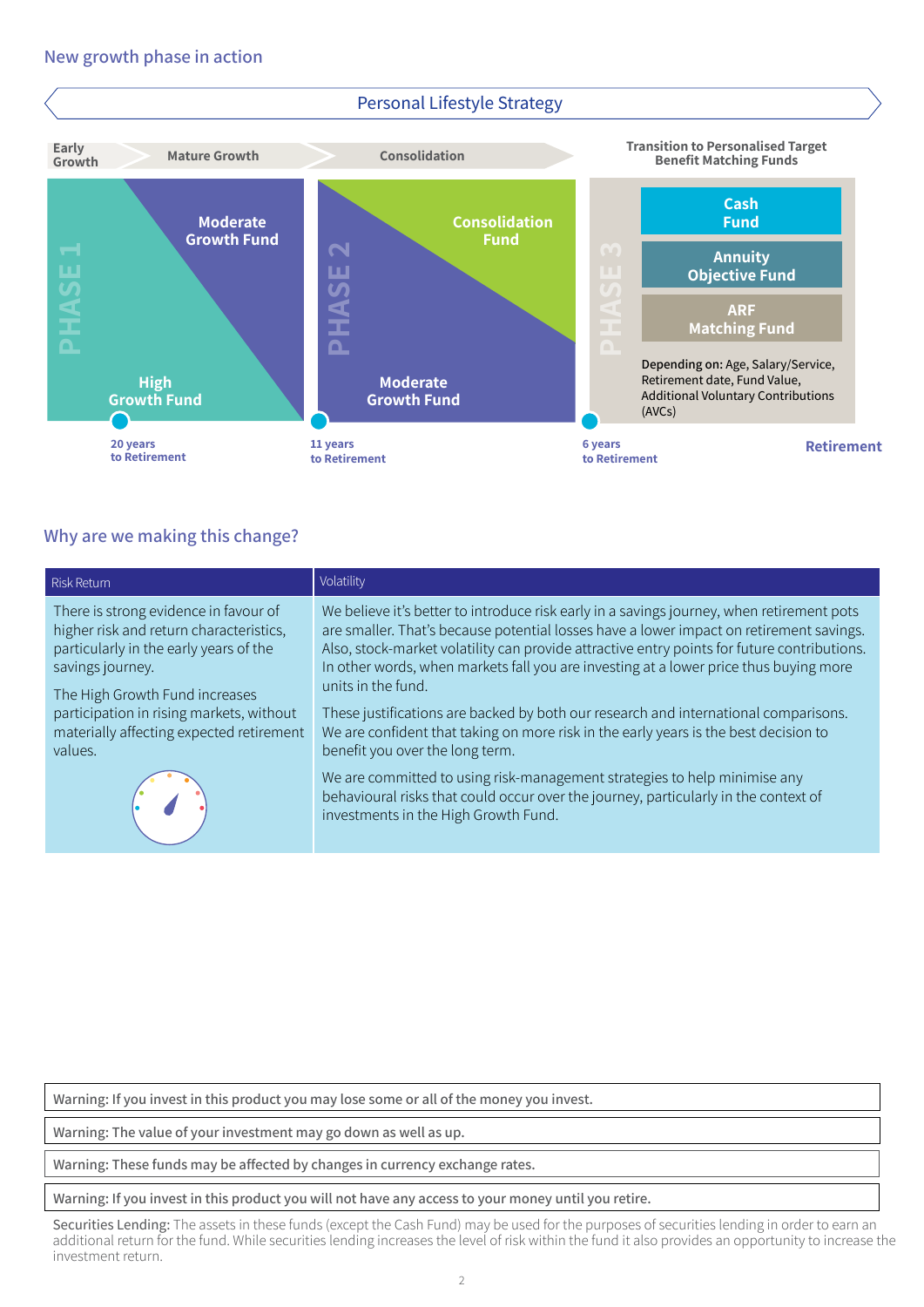# **What will I see happen?**

If you have more than 20 years to go to your retirement date you will see your retirement savings move from the Moderate Growth Fund to the High Growth Fund. (See Case Study 1 below).

If you are between 11 and 20 years from retirement you will currently be invested 100% in the Moderate Growth Fund. After the changes to PLS you will see a percentage of your retirement savings move to being invested in the High Growth Fund. (See Case Study 2 below).

| Case Study 1         |                                                                                                               | Case Study 2         |                                                                       | Case Study 3              |                                                                       |
|----------------------|---------------------------------------------------------------------------------------------------------------|----------------------|-----------------------------------------------------------------------|---------------------------|-----------------------------------------------------------------------|
|                      | $\bullet$ $\bullet$<br>A member<br>currently with<br>$20$ or<br>more years<br>from normal<br>retirement date. |                      | 5666<br>A member<br>currently<br>15 years<br>from<br>retirement date. |                           | ,,,,<br>A member<br>currently<br>10 years<br>from<br>retirement date. |
| <b>Current Fund</b>  |                                                                                                               | <b>Current Fund</b>  |                                                                       | <b>Current Funds</b>      |                                                                       |
| Moderate Growth Fund | 100%                                                                                                          | Moderate Growth Fund | 100%                                                                  | Moderate Growth Fund      | 90%                                                                   |
|                      |                                                                                                               |                      |                                                                       | <b>Consolidation Fund</b> | 10%                                                                   |
|                      |                                                                                                               |                      |                                                                       |                           |                                                                       |
| <b>New Fund</b>      |                                                                                                               | <b>New Funds</b>     |                                                                       | <b>New Funds</b>          |                                                                       |
| HighGrowth Fund      | 100%                                                                                                          | High Growth Fund     | 44%                                                                   | Moderate Growth Fund      | 90%                                                                   |
|                      |                                                                                                               | Moderate Growth Fund | 56%                                                                   | Consolidation Fund        | 10%                                                                   |

Note: There is no change to your existing strategy mix

If you invest in PLS then all of your pension contributions must be invested in this strategy, you cannot select other funds and have the PLS features outlined above.

#### **Next Steps**

Implementation is planned for the fourth quarter of 2021. No actions are required by you. After the change has been made you will notice a change to your fund choice. To view your pension investments and more visit your online account: www.pensionplanetinteractive.ie

**Warning: If you invest in this product you may lose some or all of the money you invest.**

**Warning: The value of your investment may go down as well as up.**

**Warning: These funds may be affected by changes in currency exchange rates.**

#### **Warning: If you invest in this product you will not have any access to your money until you retire.**

Securities Lending: The assets in these funds (except the Cash Fund) may be used for the purposes of securities lending in order to earn an additional return for the fund. While securities lending increases the level of risk within the fund it also provides an opportunity to increase the investment return.